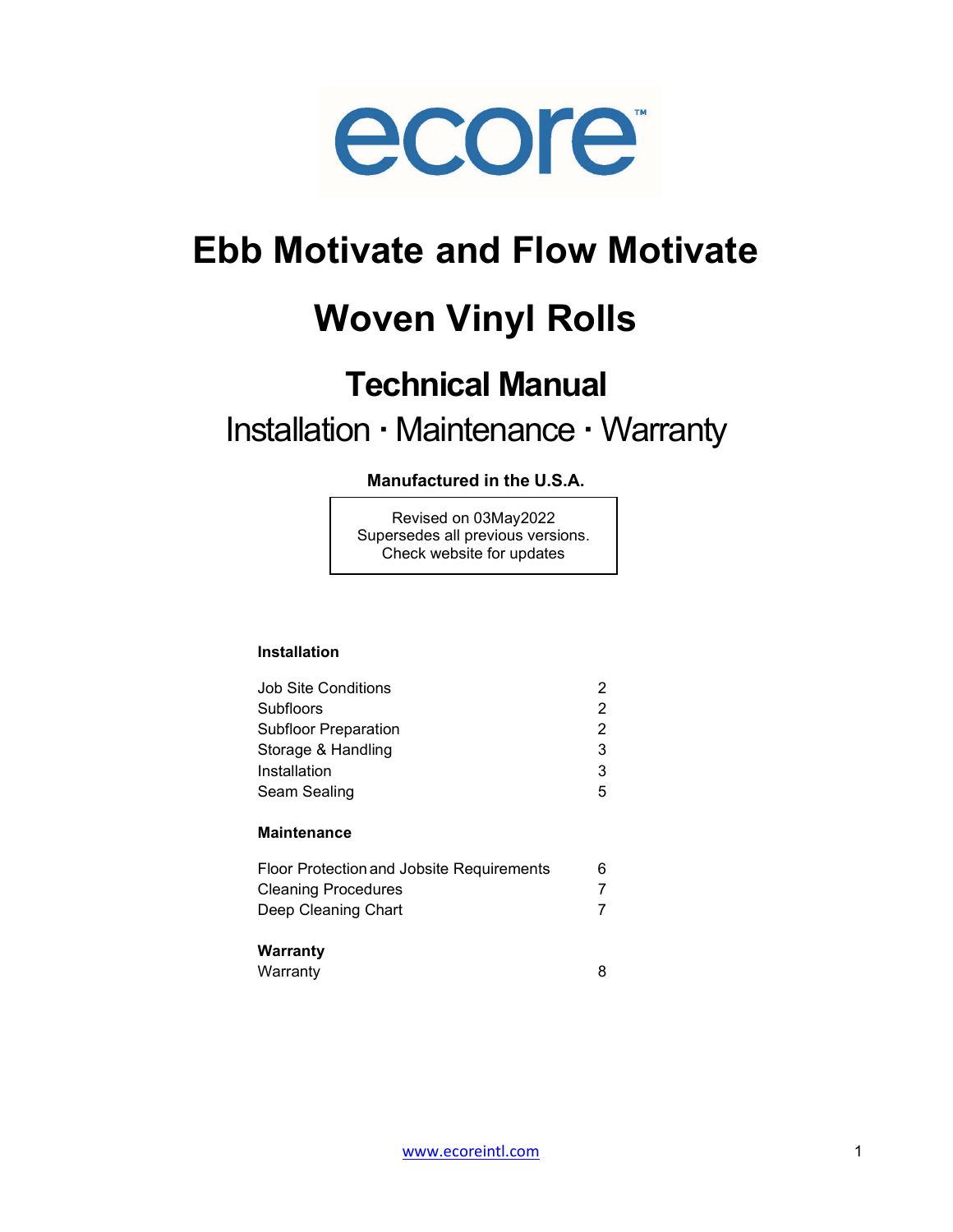

## Installation

## I. Jobsite Conditions

- 1. Installation should not begin until after all other trades are finished in the area. If the job requires other trades to work in the area after the installation of the floor, the floor should be protected with an appropriate cover.
- 2. Areas to receive flooring should be weather tight and maintained at a minimum uniform temperature of 65°F (18°C) for 48 hours before, during, and after the installation.

### II. Subfloors

1. Ebb Motivate and Flow Motivate may be installed over concrete, Portland- based patching and leveling materials, and wood.

## NOTE: The selected Portland-based patching and self-leveling materials must be moisture resistant and rated to withstand the RH moisture levels on the project.

#### NOTE: Gypsum-based patching and leveling compounds are not acceptable.

- 2. Wood Subfloors Wood subfloors should be double constructed, rigid and free from movement with a minimum of 18 inches of well-ventilated air space below.
- 3. Underlayments The preferred underlayment panel is American Plywood Association (APA) underlayment grade plywood, minimum thickness of 1/4-inch, with a fully sanded face.

## NOTE: Particleboard, chipboard, Masonite and lauan are not considered to be suitable underlayments.

3. Concrete Floors – Concrete shall have a minimum compressive strength of 3000 psi. New concrete slabs should cure for a minimum of 28 days before installing. Concrete must be fully cured and permanently dry.

#### III. Subfloor Requirements and Preparation

- 1. Subfloors shall be dry, clean, smooth, level, and structurally sound. They should be free of dust, solvent, paint, wax, oil, grease, asphalt, sealers, curing and hardening compounds, alkaline salts, old adhesive residue, and other extraneous materials, according to ASTM F710.
- 2. Subfloors should be smooth to prevent irregularities, roughness, or other defects from telegraphing through the new flooring. The surface should be flat to the equivalent of 3/16˝ (4.8 mm) in 10´ (3.0 m).
- 3. Mechanically remove all traces of old adhesives, paint, or other debris by scraping, sanding, or scarifying the substrate. Do not use solvents. All high spots shall be ground level and low spots filled with an approved Portland-based patching compound.
- 4. All saw cuts (control joints), cracks, indentations, and other non-moving joints in the concrete must be filled with an approved Portland-based patching compound.
- 5. Expansion joints in the concrete are designed to allow for expansion and contraction of the concrete. If a floor covering is installed over an expansion joint, it will likely fail in that area. Use expansion joint covers designed for resilient flooring.
- 6. Always allow patching materials to dry thoroughly and install according to the manufacturer's instructions. Excessive moisture in patching material may cause bonding problems or a bubbling reaction with the E-Grip III adhesive.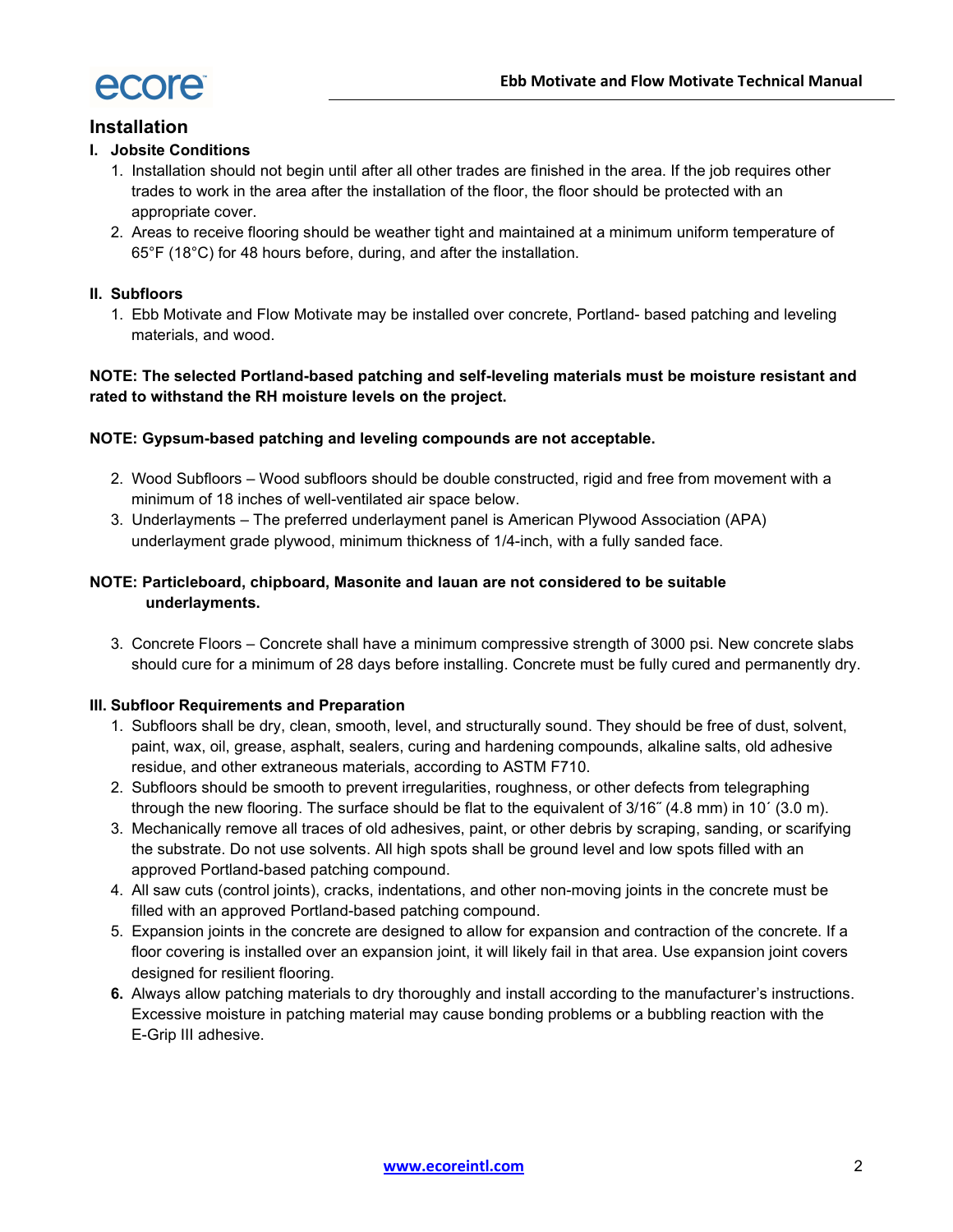

## HAZARDS:

SILICA WARNING - Concrete, floor patching compounds, toppings, and leveling compounds can contain free crystalline silica. Cutting, sawing, grinding, or drilling can produce respirable crystalline silica (particles 1- 10 micrometers). Classified by OSHA as an IA carcinogen, respirable silica is known to cause silicosis and other respiratory diseases. Avoid actions that may cause dust to become airborne. Use local or general ventilation or provide protective equipment to reduce exposure to below the applicable exposure limits.

ASBESTOS WARNING – Resilient flooring, backing, lining felt, paint, or asphaltic "cutback" adhesives can contain asbestos fibers. Avoid actions that cause dust to become airborne. Do not sand, dry sweep, dry scrape, drill, saw, bead blast, or mechanically chip or pulverize. Regulations may require that the material be tested to determine the asbestos content. Consult the document "Recommended Work Practices for Removal of Existing Resilient Floor Coverings" available from the Resilient Floor Covering Institute.

LEAD WARNING – Certain paints can contain lead. Exposure to excessive amounts of lead dust presents a health hazard. Refer to applicable federal, state, and local laws and the publication "Lead Based Paint: Guidelines for Hazard Identification and Abatement in Public and Indian Housing" available from the United States Department of Housing and Urban Development.

- 7. Moisture must be measured using the RH Relative Humidity test method per the ASTM F2170 test standard. Moisture content should not exceed the allowable limit of the selected Ecore adhesive.
	- a. E-Grip III RH limit of 85% normally selected
	- b. E-Grip 95 RH limit of 95% higher RH applications
	- c. E-Grip 99 RH limit of 99% highest RH applications

If RH levels exceed the selected Ecore adhesive's RH limit, stop and correct situation.

- 8. In the event that a moisture mitigation system is required, it must conform to the ASTM F3010 Standard Practice for Two-Component Resin Based Membrane Forming Moisture Mitigation Systems for use Under Resilient Floor Coverings.
- 9. Perform pH tests on all concrete floors. If greater than the allowable limit of the selected Ecore adhesive, neutralize prior to installation.
- 10. Adhesive bond tests should be conducted in several locations throughout the area. Glue down 3´ x 3´ test pieces of the flooring with the recommended adhesive and trowel. Allow to set for 72 hours before attempting to remove. A sufficient amount of force should be required to remove the flooring and, when removed, there should be adhesive residue on the subfloor and on the back of the test pieces.

## IV. Material Storage and Handling

- 1. Material should be delivered to the job site in its original, unopened packaging with all labels intact.
- 2. Material must be stored inside in a climate-controlled environment not to exceed 85°F (30°C)
- 3. Note: Shipping pallets, cradles, banding, etc. are not intended for storage. Store on end. Storing lying down may cause permanent welting. Store on a clean, dry, smooth surface.
- 4. It is normal for Ebb Motivate and Flow Motivate to exhibit light or dark shading, especially at seams.
- 5. Inspect all materials for visual defects before beginning the installation. No labor claim will be honored on material installed with visual defects. Verify the material delivered is the correct style, color, and amount. Any discrepancies must be reported immediately before beginning installation.
- 6. The material and adhesive must be acclimated at room temperature for a minimum of 48 hours before starting installation.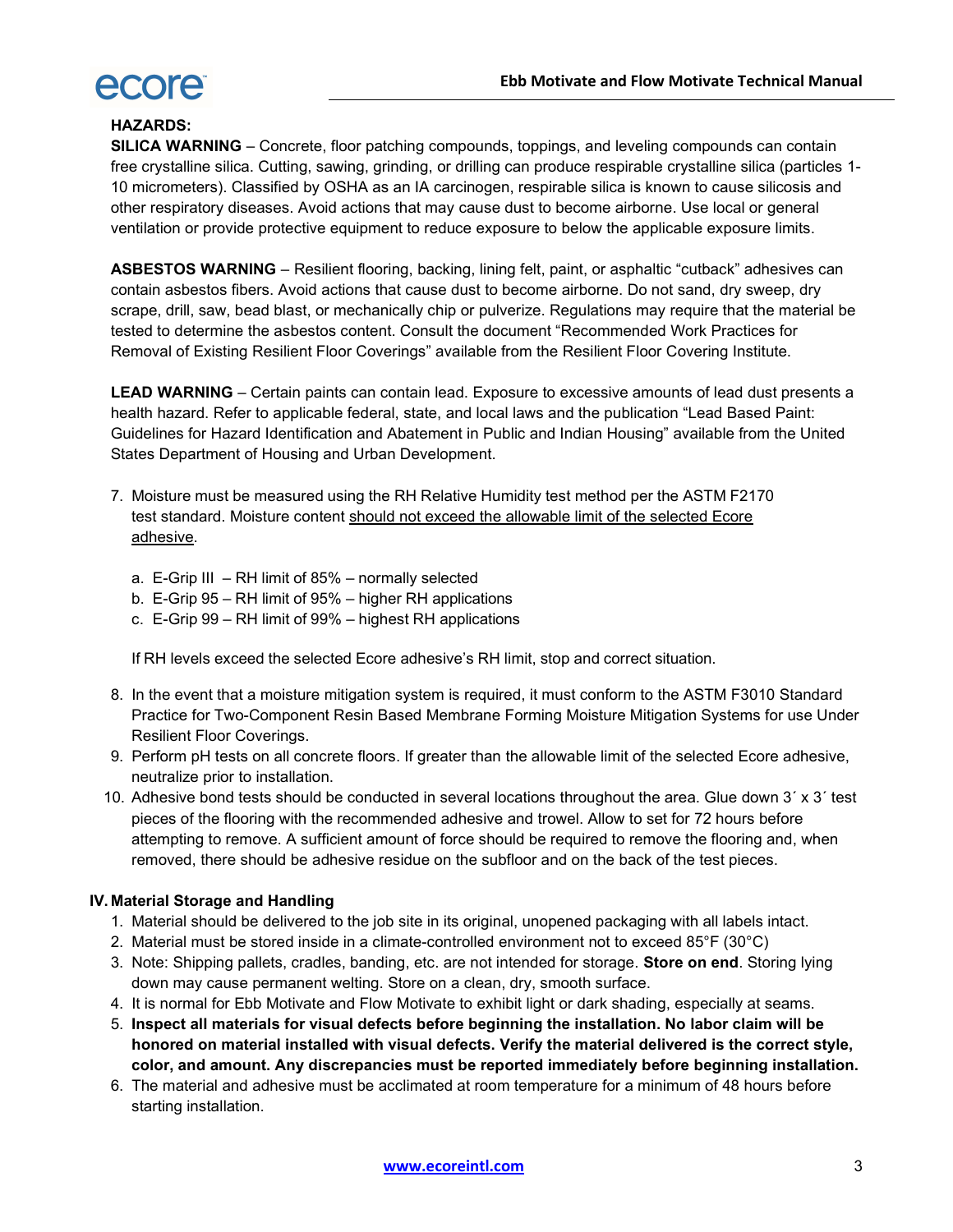

NOTE: DO NOT sharply fold or crease the material during handling or installation. This can result in permanent visual damage to the wear layer which is not covered under warranty.

## V. Installation – Roll Direction

1. PLEASE NOTE: Unroll and install Ebb Motivate and Flow Motivate in the same direction.



### VI. Installation – Laying out materials

- 1. Assume that the walls you are butting against are not straight or square. Using a chalk line, make a starting point for an edge of the flooring to follow. The chalk line should be set where the first seam will be located.
- 2. Lay the rolls on the floor in a way that will use your cuts efficiently. Cut all rolls at the required length, including enough to run up the wall a couple inches.
- 3. If end seams are necessary, they should be staggered on the floor and overlapped approximately 2". End seams will be trimmed after acclimation period using a square to ensure they fit tightly without gaps.
- 4. After allowing proper acclimation and rough cuts are made, you may begin the installation.
- 5. Align the first edge to the chalk line.
	- Note: it is very important that the first seam is perfectly straight.
- 6. Position the second roll. Edges should fit snug with no visual gaps. Care should be taken to not over compress the seam. Over compressed seams will cause peaking.
- 7. Repeat for each consecutive sheet necessary to complete the area or those rolls that will be installed that day.

#### VII. Installation – Adhesive Application

- 1. After performing the above procedures, begin the application of the adhesive. We recommend E-Grip III, a one-component moisture-cured polyurethane adhesive. E-Grip III should not be mixed. It is specially formulated for use right out of the pail. Apply E-Grip III to the substrate using a 1/16<sup>"</sup> squarenotched trowel.
- 2. Do not allow adhesive to be forced up into the seam or this will interfere with sealing the seams and create a discolored line at the seam.
- 3. Fold over the first drop along the wall (half the width of the roll). Rolls are 6 feet wide, so when roll is folded over this will leave an exposed area of substrate that is 3 feet wide.
- 4. Spread the adhesive, taking care not to spread more E-Grip III than can be covered with flooring within 30 minutes. The open time of the adhesive is 30–40 minutes at 70°F and 50% relative humidity.

NOTE: Temperature and humidity affect the open time of the adhesive. Temperatures above 70°F and/or relative humidity above 50% will cause the adhesive to set up more quickly. Temperatures below 70°F and/or relative humidity below 50% will cause the adhesive to set up more slowly. The installer should monitor the on-site conditions and adjust the open time accordingly.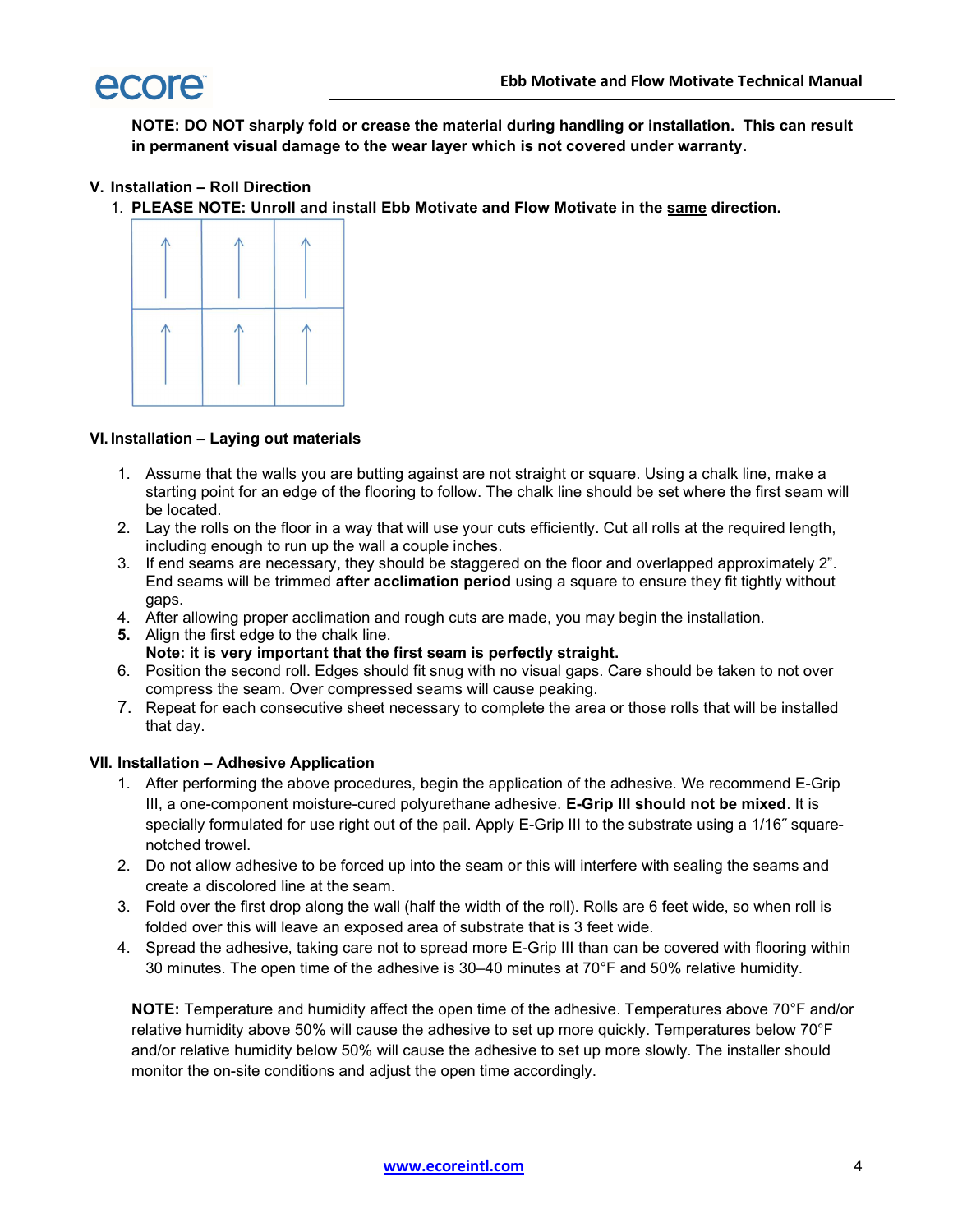

NOTE: Do not allow E-Grip III to cure on your hands or the flooring. Immediately wipe off excess adhesive with a rag dampened with mineral spirits! Cured adhesive is very difficult to remove from hands. We strongly suggest wearing gloves while using E-Grip III.

- 5. Lay the flooring into the wet adhesive. Do not allow the material to "flop" into place; this may cause air entrapment and bubbles beneath the flooring.
- 6. Immediately roll the floor with a 75–100 lb. roller to ensure proper adhesive transfer. Overlap each pass of the roller by 50% of the previous pass to ensure the floor is properly rolled. Roll the width first and then the length. Roll again within the first 60 minutes.
- 7. Fold over the second half of the first roll and half the width of the second roll. Taking roll widths into account, this will provide an exposed area of substrate that is 6 feet wide. Spread the adhesive, roll the flooring, and repeat for each consecutive drop.
- 8. Continue the process for each consecutive drop. Work at a pace so that you are always folding material back into wet adhesive bed.

NOTE: Never leave adhesive ridges or puddles. They will telegraph through the material.

- 9. Hand roll all seams after the entire floor has been rolled.
- 10. Allow adhesive to cure, keeping traffic off the floor for a minimum of 24 hours. Floor should be free from light rolling loads for a minimum of 72 hours.

## VIII. Seam Sealing

- 1. Seal seams immediately after installation. Wait 24 hours after sealing seams before returning furniture or appliances to room.
- 2. Seam sealer options:
	- Infuze Universal Seam Sealer by Taylor Adhesive
		- o No additional applicator needed.
		- o Coverage 140-150 LF
		- o Non-flammable
			- **Clean all seams and remove any dust and adhesive.**
			- Use painter's tape on both sides of the seam to keep sealer off the face of the woven vinyl.
			- Apply sealer and remove excess sealer with spatula.
			- **Remove tape.**
			- Allow seam seal to cure without traffic for a minimum of 24 hours.
	- Mannington MSS 20 (#832202) Standard Gloss Sealer (1pint can) and one of the following applicators:
		- o Mannington VST-96 Professional Applicator Kit (#832204) ordered with seam sealer, or
		- #460 Vinyl Sealer Bottle from Crain Cutter Co. Order at https://www.craintools.com/vinyl
		- $\circ$  Note: Flammable. Follow all precautions listed on container and SDS information
			- Clean all seams and remove any dust and adhesive.
				- Use painter's tape on both sides of the seam to keep sealer off the face of the woven vinyl.
				- **Apply seam sealer and remove tape.**
			- **Allow seam seal to cure without traffic for a minimum of 24 hours.**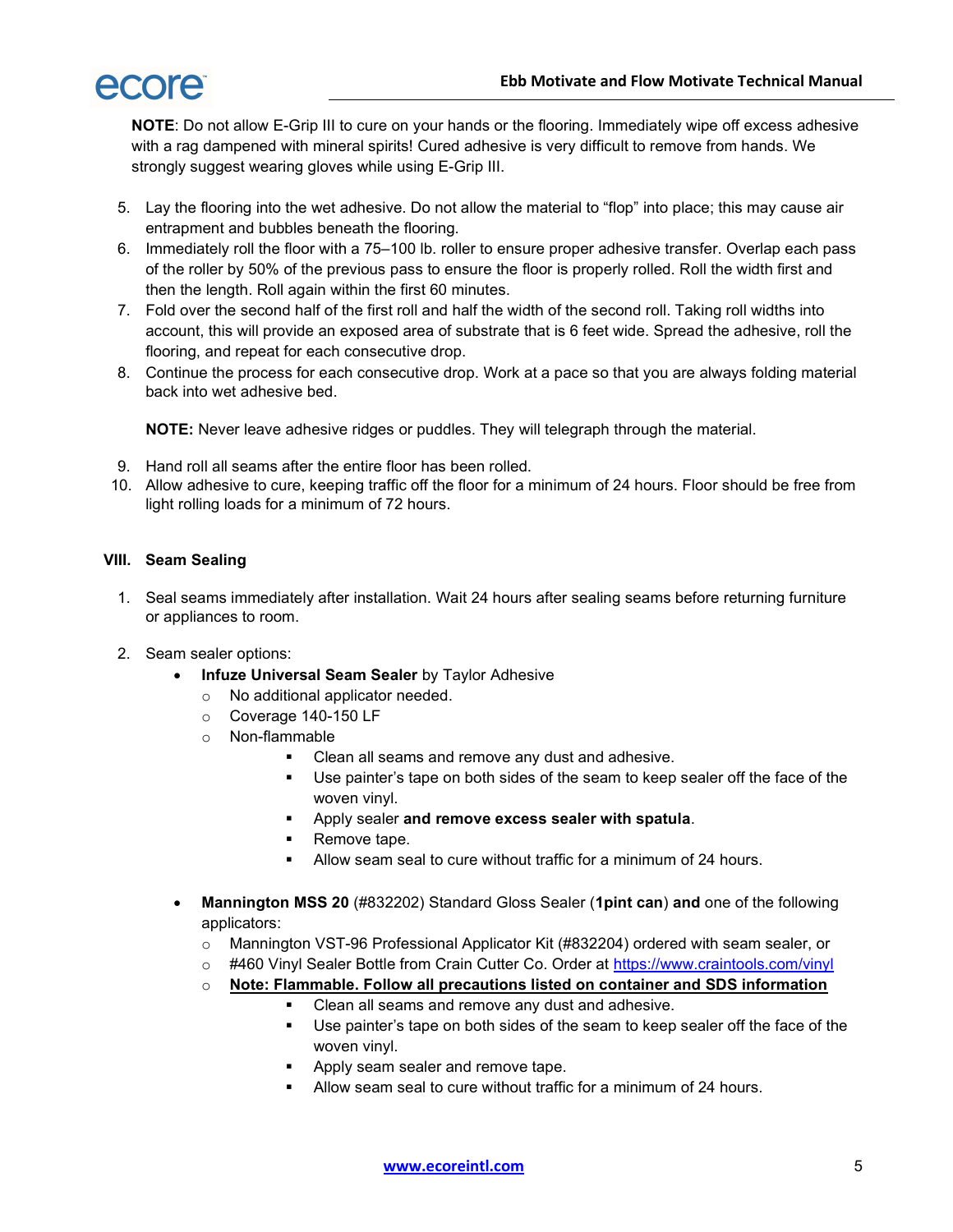

- Armstrong S-500 Seam Coating kit (20 ml / 0.7 ounces with deglosser)
	- o Applicator bottle included in kit
	- $\circ$  S-500 kit coverage = 50-60 LF
	- $\circ$  Note: Flammable. Follow all precautions listed on containers and SDS information
		- **Clean all seams and remove any dust and adhesive.**
		- Use painter's tape on both sides of the seam to keep sealer off the face of the woven vinyl.
		- **Apply seam sealer and remove tape.**
		- **Allow seam seal to cure without traffic for a minimum of 24 hours.**
- Mannington MLG-33 Low Gloss Seam Sealer (two-part) (29.6 ml / 1.0 ounces each part)
	- o Applicator bottle included in kit
	- $\circ$  MLG-33 kit coverage = 70 LF
	- $\circ$  Note: Flammable. Follow all precautions listed on package and SDS information
		- Clean all seams and remove any dust and adhesive.
		- **Secure tip to applicator. Empty entire contents of Parts A and B into applicator** bottle. Gently shake bottle to mix ingredients and let stand 15 minutes to let trapped air bubbles disperse.
		- Check applicator flow on scrap material prior to use.
		- Use forefinger of one hand on top of flat portion of tip to guide and ensure proper fin penetration. Use the other hand to control sealer flow. Hold bottle at 45° angle. Lightly squeeze bottle and apply uniform bead of sealer approx. 1/8" wide centered on seam cut. Do not wipe seam.
		- Allow sealed seam to fully dry for 24 hours before foot traffic or furniture is allowed. Mark seams with scrap flooring placed alongside seams.

## **Maintenance**

## It is the Specifier's responsibility to:

- Mandate covering and protection of floor from damage and construction debris until construction is complete.
- Assign to the appropriate party responsibility for the initial cleaning of floor following published procedures.

Ecore recommends our environmentally friendly line of maintenance products, including E-Cleaner.

## It is the General Contractor's responsibility to provide:

- A building or installation area that is fully enclosed from the elements, e.g., finished roof, windows, doors, etc.
- Temperature that is climate controlled with a minimum uniform temperature of 65° F for 48 hours prior to, during, and after the flooring installation, for acclimation of flooring materials.
- Protection for those areas of the flooring that are subject to direct sunlight through doors or windows by having the doors or windows covered for such time until the installation of the material is complete.
- Protection for flooring from damage and construction debris by using an appropriate floor covering until such time that the recommended initial cleaning may be performed.

### NOTE: Rubber feet or rubber mats may cause permanent staining to vinyl surfaces. Ecore does not recommend placing equipment with rubber feet or rubber-backed mats on vinyl floors.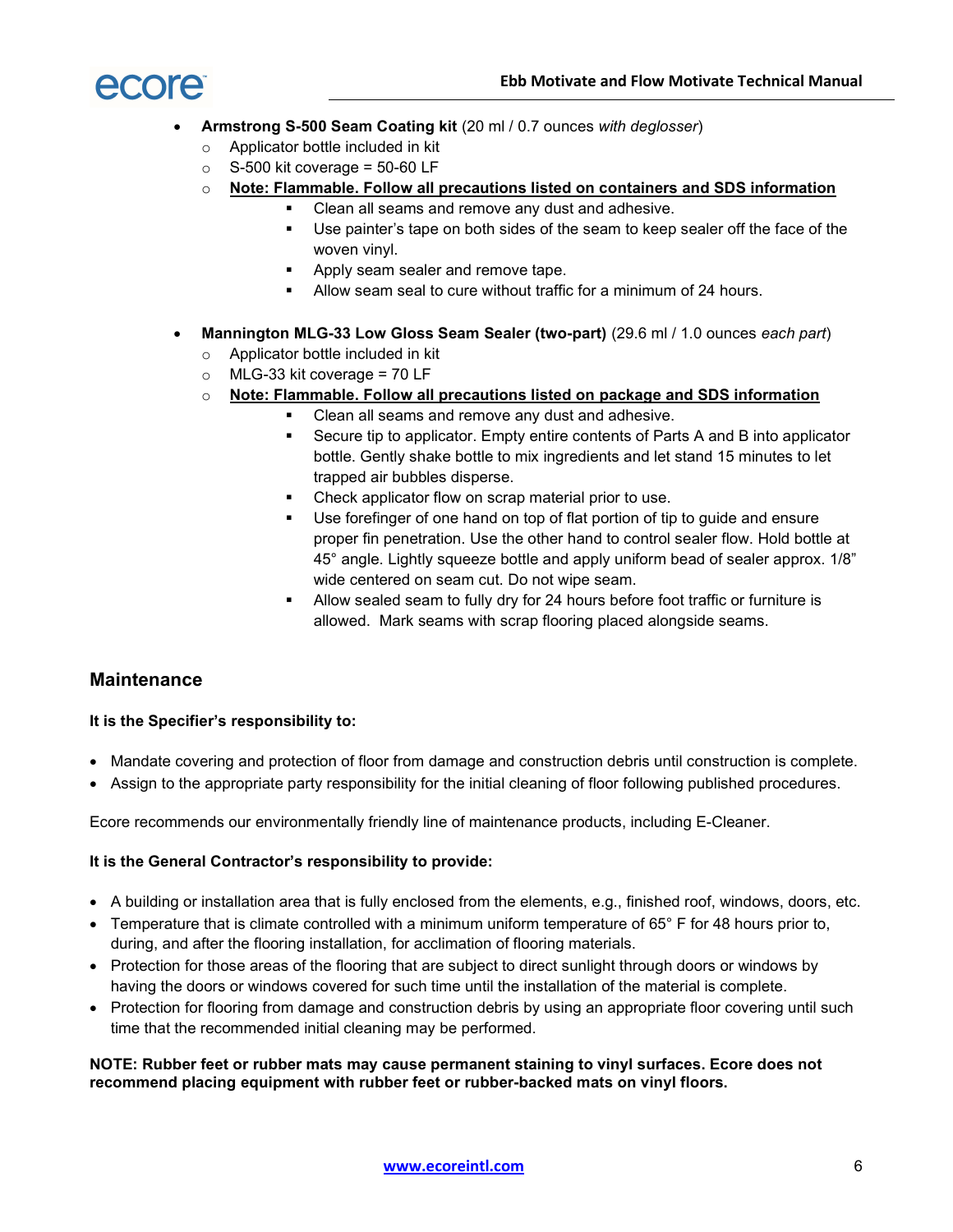

## Cleaning Procedures

1. Daily Maintenance

The floor covering should be regularly vacuumed. A vacuum cleaner with strong suction and soft brushes that loosen the dirt while removing it at the same time is recommended. To achieve the best results from your vacuum, follow the instructions from the Centers for Disease Control and Prevention (CDC): https://www.cdc.gov/healthywater/emergency/cleaning-sanitizing/household-cleaningsanitizing.html

2. Preventive Maintenance Considerations

It is suggested that a walk-off mat is used to reduce the number of soils and other foot-borne impurities that may be carried into the Woven Vinyl Flooring space. Adequate floor protectors are required to protect against wear from chairs or other furniture. The recommended castors are those with wide surface areas, similar to castors made for hard surface flooring. To protect the seams and joints, chair pads are required.

3. Spot Cleaning

Remove stains as soon as possible to avoid setting of the spill. Spot removal is best handled in the following steps. First, the largest portion of the spill should be removed by blotting or wiping up. During this step, be careful not to apply so much pressure that the stain spreads.

- (1) Watery spills should be blotted with a clean cloth or paper towels to remove.
- (2) Solid spills should be scraped using a blunt scraper, brushed with a medium-bristle brush to loosen the embedded material, and finally vacuumed to remove the solid particles.
- (3) Semi-solids (soft foods, mud, etc.) should be allowed to dry, then aggressively brushed with a medium bristle brush, and vacuumed away.

Once the spill has been removed, the rest can be treated and removed using a general spot cleaner. Spot Shot™ aerosol is an effective spot cleaner choice. It can be sprayed directly on the spill, worked in with a brush for 1 to 2 minutes, and blotted away. When the stain is fully removed, spray a small amount of water on the area and blot to remove the water with a paper towel.

For difficult stains, we recommend spot cleaning with Clorox Clean-Up™ directly to the spill. Allow the cleaning product to remain on the flooring for 3-5 minutes. Then use a soft brush to scrub the stain and blot the stain with a sponge or clean towel to complete the cleaning process. Depending on the age and severity of the stain, this cleaning process may need to be repeated.

4. Periodic Deep Cleaning

Depending on the level of traffic, Ebb Motivate and Flow Motivate may require deeper cleaning. If this occurs, warm water extraction is recommended to effectively clean the floor. (DO NOT STEAM CLEAN FLOOR)

| Stain                | Solution                                   |
|----------------------|--------------------------------------------|
| Oily - Greasy Stains | Hot soapy water                            |
| <b>Red Fruits</b>    | Water                                      |
| <b>Blood</b>         | Saline solution or diluted chlorine bleach |
| <b>Hot Drinks</b>    | Hot water                                  |
| <b>Cold Drinks</b>   | Water                                      |
| Food                 | Soapy water                                |
| Marks from Shoes     | Rub vigorously with a dry cloth            |
| Chewing Gum          | Freeze spray                               |